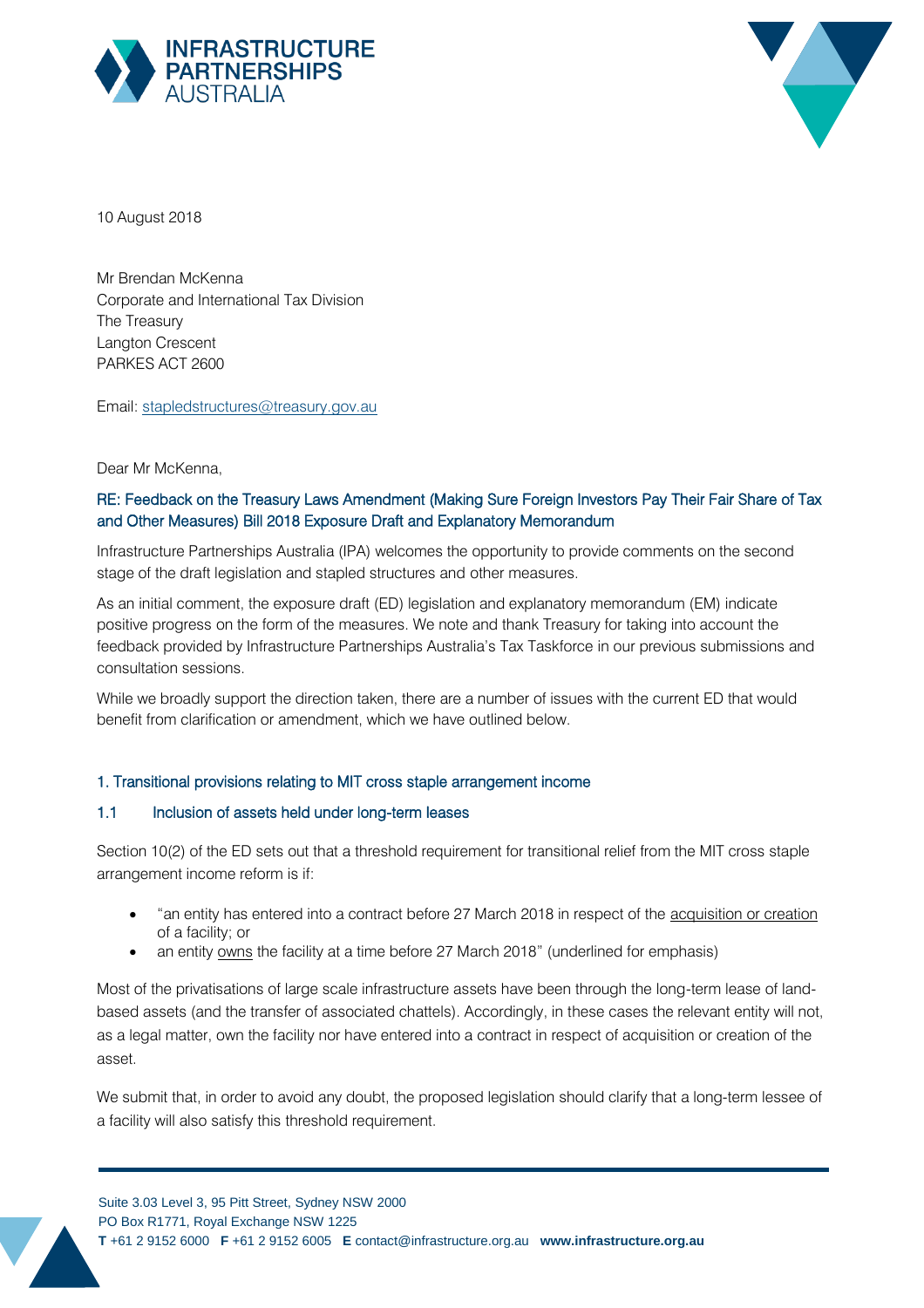### 1.2 Extended 15-year transitional relief for an economic infrastructure facility

We welcome the replacement of the concept of an 'economic infrastructure asset' with an 'economic infrastructure facility'. Specifically, the term 'facility' clearly encompasses a collection of one or more assets both, under its ordinary meaning, and as the term is used elsewhere in the *Income Tax Assessment Act 1997* ("ITAA 1997")<sup>1</sup>.

### 1.2.1 Factors indicating that a collection of assets comprise a facility

Paragraph 1.157 of the EM sets out a number of factors that should be considered when determining whether a collection of assets comprises a 'facility' in the context of the definition of an 'economic infrastructure facility'.

We agree with the comments in paragraph 1.159 of the EM that "none of the factors are determinative. It is possible that in some cases one or more of the factors may not be present or do not assist in the relevant determination". As a result, the examples in the EM play a critical role in indicating which of the factors are relevant in a particular case.

We submit that the following three factors, if present, should support the position that the relevant assets comprise a single facility, but their absence is neutral on that point:

#### • Whether assets give rise to separately identifiable revenue streams

We agree that where a collection of assets give rise to a single revenue stream, this suggests that they together serve a common purpose and should be considered to comprise part of the same facility. However, the fact that a collection of assets (e.g. a port) may have separately identifiable revenue streams (such as port services revenue and third-party rental income) should be considered neutral on this point.

• Whether the financial viability of assets that existed at the transition time is dependent on the expansions or enhancements

We agree that where enhancements or expansions to an existing facility are critical to its financial viability this indicates those new assets should be considered part of the existing facility. However, particularly where other factors are positive, the mere fact that an existing facility could continue to be viable without the expansion or enhancement should be considered neutral on this point.

#### The applicable regulatory framework

 $\overline{a}$ 

We agree that the same regulatory regime applies to both an expansion/enhancement as well as the existing facility, and this would indicate that those assets should be considered part of the same facility. However, the fact that a facility may not be subject to a regulatory regime should be considered neutral on this point.

<sup>1</sup> Section 32-30, Item 1.5 of the ITAA 1997, and subsection 26-50(2) of the ITAA 1997.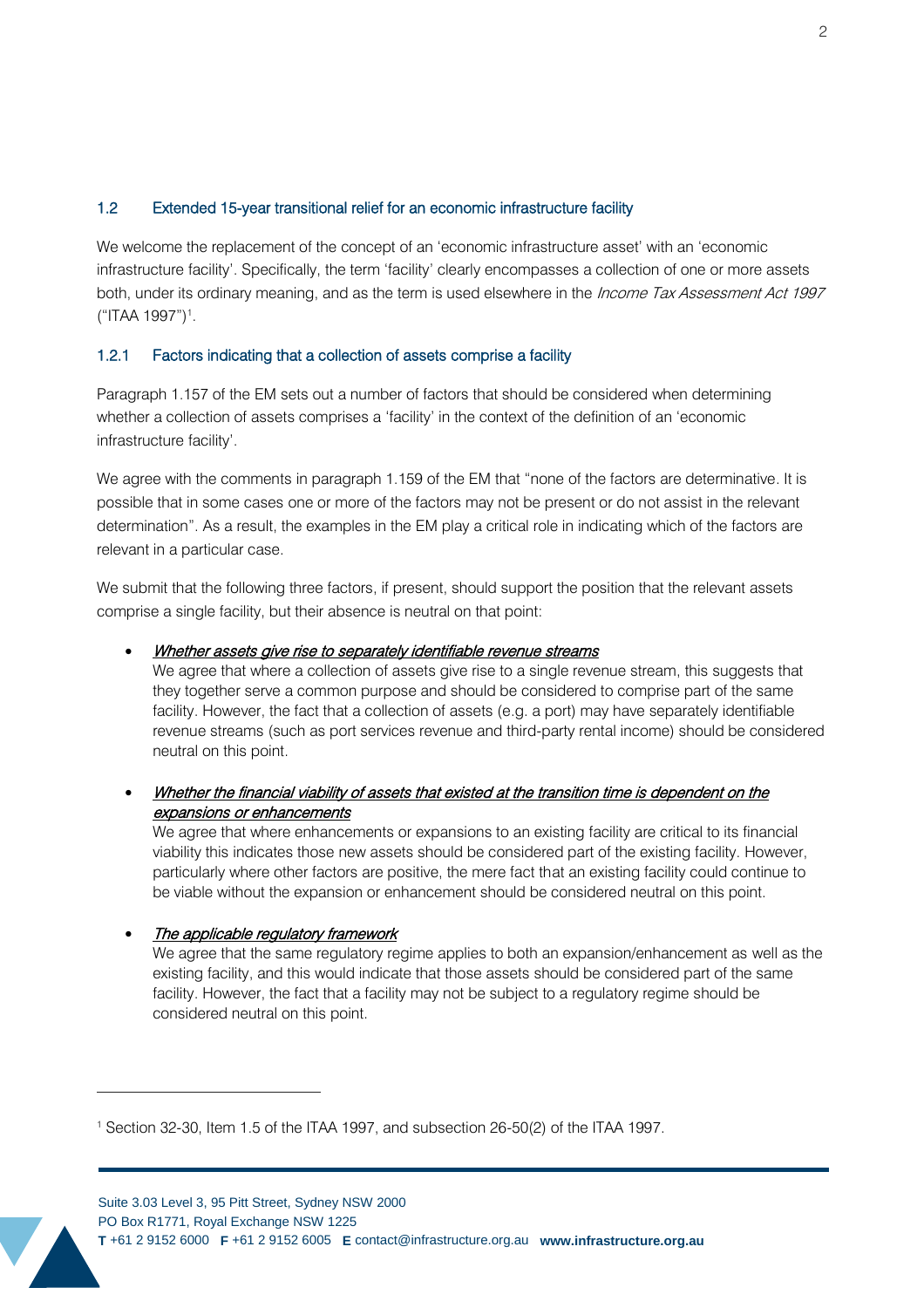We submit that, in addition to illustrating these points through the examples, the above comments should be included in paragraph 1.159 of the EM to highlight and further elaborate the basis for the guidance provided.

#### 1.2.2 EM Example 1.18 – Enhancements to an existing income producing facility

This example considers an enhancement to an electricity network arising in connection with the development of a new suburb by a state government.

The example should include an observation that the fact that both the existing facility and the expansion are subject to the same regulatory regime may indicate that they should be considered together as a single facility, however this factor in itself should not be determinative.

The reference to the sublease rent being calculated based on the "regulated facility base" (which appears to be an incorrect replacement of the word "asset" since it presumably originated from RAB) would be better expressed as being calculated by reference to the "value of the assets being leased cross-staple". There are a large range of formulae in cross staple agreements and this broader reference would provide appropriate comfort to a wider range of facilities. We note it is important to retain the words "(which includes the value of any enhancements)".

The "functionally interconnected" factor is important to the conclusion reached in this example. The principle behind this example could be further highlighted if the facts specified that the expansion to service the new suburb included the development of a depot that was physically separate to the existing network that is to be used in the operation and maintenance of the network expansion. The conclusion could then note that as the depot was "inherently linked to the delivery of the services" provided by the network expansion it would also be considered part of the facility.

This example could also be expanded to acknowledge land purchased in advance for the intended purpose of building a substation to service the new suburb. Such land may be purchased to ensure it remains available. That availability would similarly be "inherently linked to the delivery of the services". Expanding the example in this way would clarify that an asset is not prevented from being part of a "collection of assets that are connected and together perform a particular function" merely because the asset may not be put into use for some time.

In addition to the above, we query the relevance of the fact that the expansion was built to satisfy "obligations" of the relevant entity. Instead, referencing the "legal rights" factors in paragraph 1.157 of the EM, it would be more illustrative and have broader relevance to state that the expansion was built to deliver services under an electricity licence held by the entity that applied to a geographic area covering both the existing facility and the expansion.

Finally, whilst the EM has provided the above examples of what could constitute a facility, we consider that it would be prudent and useful if the ATO could also publish a Taxation Ruling on this as well. As a guide, this could be similar to what the ATO published in TR 94/11 with respect to "unit of property".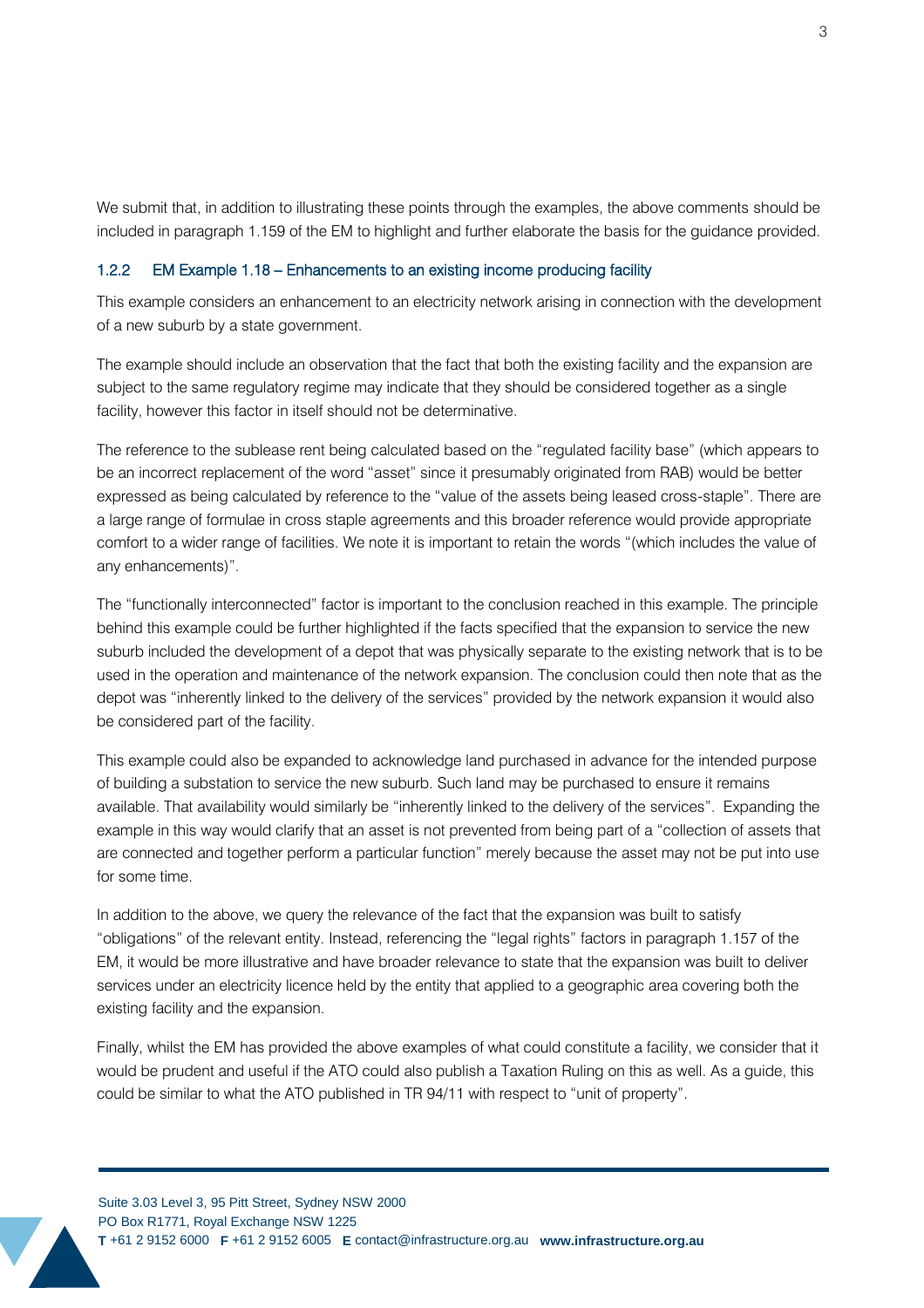### 2. The interplay between economic infrastructure and agriculture for wind and solar farms

It is accepted that renewable energy facilities, such as wind and solar farms, meet the definition of an "economic infrastructure facility" in proposed section 12-450(4) and should, if they meet the criteria in section 10 of part 3, be eligible for the 15-year transitional period if they are held in a stapled structure. However, such facilities tend to be built on land that has been acquired, or leased, from a farmer and such land could meet the definition of agricultural land in proposed section 12-465.

With respect to wind farms, we understand that the developers/owners do one of two things:

- lease the whole land required for the wind farm and allow the farmer access; or
- lease only the area required for each turbine plus the access road and associated infrastructure.

The position can differ by project.

With respect to solar farms, we understand that the project will either lease or own the whole land but with no access to the farmer. This is because a solar farm is much more contained and avoids interference by livestock.

If the transitional provisions for agricultural land take priority, the transitional period will be seven years, as opposed to 15 years, which could have major impact on project economics.

In such circumstances, we understand that it is not the intention for the agricultural income transitional provisions to take priority over the economic infrastructure facility transitional provisions. Therefore, we suggest that the next proposed legislation clarify this by providing a provision which states that economic infrastructure facilities built on agricultural land are not subject to the agricultural land provisions.

#### 3. Proposed section 25-115 and corresponding transitional provisions

We submit our residual concern regarding the deduction for payment of rent and turning off of Part IVA, as suggested in proposed section 25-115 of the ED. We are concerned that the ATO could still seek to apply Part IVA measures with respect to cross staple rent, because the current phrasing of this section does not explicitly provide the required certainty.

While the current phrasing states "the operating entity could otherwise deduct the amount under section 8-1 of the Income Tax Assessment Act 1997", we are in fact aware of the ATO currently seeking to deny deductions under section 8-1 for cross staple rent.

Therefore, we suggest that the proposed legislation makes it explicit that Part IVA will not apply during the period the choice is in effect. This could be done, for instance, by way of a note to proposed section 25- 115(2).

#### 4. Proposed section 12-440 and "MIT cross staple arrangement income"

We note that it is possible that some taxpayers may seek to restructure their arrangements with customers. For example, taxpayer may separate rent from service charges, instead of having one composite charge,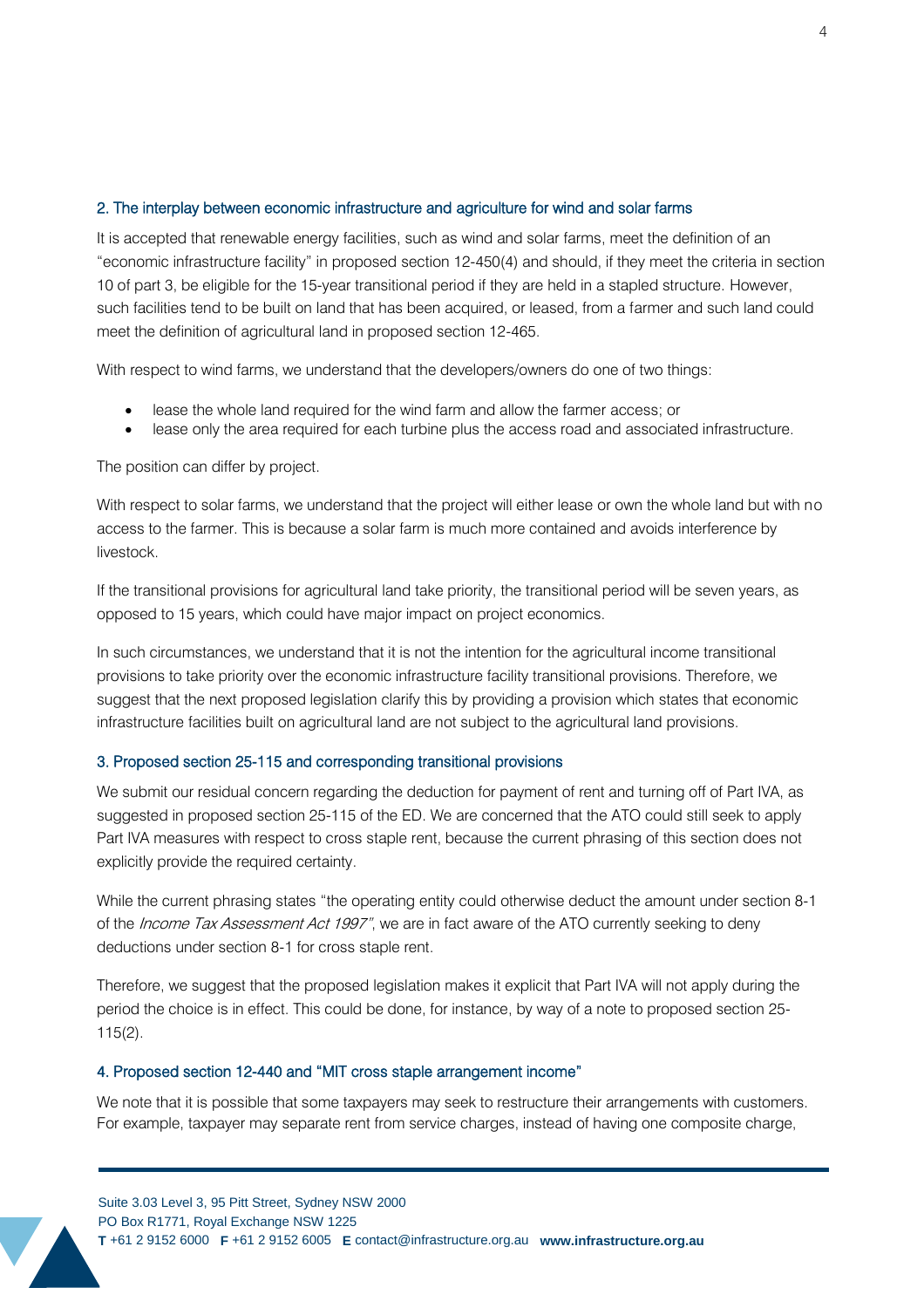such that part of their income meets the requirements of proposed section 12-440(3).

We recommend including a comment in the EM, which states that such restructures, with ongoing 15 per cent treatment for rent and no application of Part IVA, would be acceptable from a tax perspective as they would meet the principle of the provisions.

We note that a similar comment was included in the EM that accompanied the introduction of the hybrid mismatch rules, earlier this year. The EM in that instance recognised that "...many taxpayers will restructure out of hybrid arrangements and enter into alternative arrangements that do not attract the operation of the hybrid mismatch rules". Additionally, the EM stated that a restructure that, for example, "...could result in retaining a deduction [in Australia] with a greater amount being included in a foreign income tax base...would satisfy the objective of the hybrid mismatch rules".

#### 5. Paragraph 1.70 of EM – When the facility is first put to use

Referring to the approved economic infrastructure facility, paragraph 1.69 of the EM refers the 15 years commencing "on the day on which as asset that is part of that facility is first put to use". The following provisions outlined in paragraph 1.70 of the EM then refers to the relevant 15-year period commencing when "the facility or an asset that is part of that facility will be first put to use when it becomes operational (even if it does not produce assessable income)".

We note that this could occur:

- before an asset has received engineering or vendor sign off for example, a wind turbine can generate electricity before the constructor has handed it over to the facility owner; or
- an asset can be ready well before the project is open to the public for example, the overhead toll machinery or toll booths on a toll road.

Accordingly, we would suggest that the provision be amended such that the time period commences when the entire facility is completed and ready for use.

# 6. Proposed section 880-105 – The need for a sovereign wealth fund to get a payment from a MIT for it to be NANE income

We note that it is unclear why, in proposed section 880-105(1)(e), the income needs to be derived from a trust that is a MIT. If a sovereign entity is only meant to derive income from a trust that carries on passive activities, we would recommend that the trust referred to in this sub-section be one that carries on an Eligible Investment Business within the meaning of Division 6C ITAA 1936.

### 7. Sovereign wealth fund (SWF) influence test

As currently drafted, the ED provides that "sovereign entities" will be aggregated with other sovereign entities even if one sovereign does not satisfy the requirements to be a "covered sovereign entity" for the purposes of determining whether the sovereign entity qualifies for sovereign immunity tax exemption.

We note that this can cause anomalous outcomes, where an entity does not benefit under the sovereign immunity rules (because it is not a "covered sovereign entity") but is nonetheless counted for the purposes of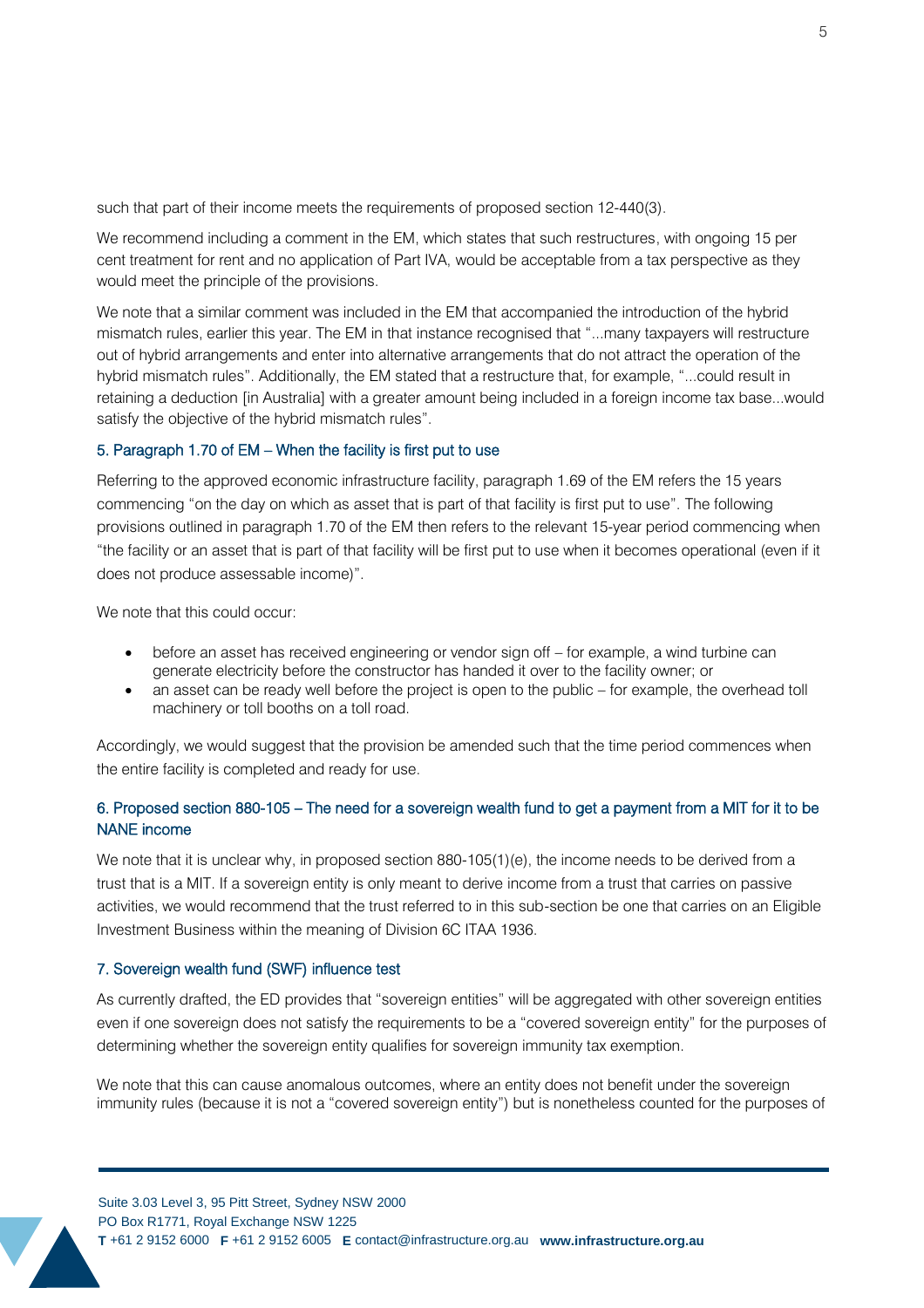determining the total level of interest and influence of a sovereign entity group, under the portfolio and influence tests.

Accordingly, we submit that the proposed legislation be revised to:

- amend section 880-20 to carve out sovereign entities that operate an active trading business from the definition of "sovereign entity group); or
- alternatively, section 880-2- should include a statutory discretion for the Commissioner of Taxation to determine that a sovereign entity does not form part of a "sovereign entity group" with respect to specific matters (for example, where the sovereign entity operates an active trading business).

Moreover, in example 4.6 of the EM, the influence test is discussed such that an investor with an equity interest of five per cent or more, which is entitled to appoint a member to the Advisory Board of the investment vehicle, would be considered to have influence. This would have the consequence that any income from that vehicle would not be NANE.

We seek clarification on whether this would still be the case where:

- the investor, by way of side letter, agrees to give up their entitlement to a seat on the Advisory Board;
- as above, but the investor can be an Observer at Advisory Board meetings; and
- Advisory Boards are often limited to a set number of individuals. What if, as per example 4.6, not all investors could be on the Advisory Board?

The above comments apply to the influence test for foreign pension funds as well.

#### 8. Student accommodation – exclusion from MIT residential housing income

We seek clarification on the circumstances in which facilities, such as student housing or student accommodation, which exist in stapled arrangements, would be included within the definition of "commercial residential premises".

Paragraph 1.128 of the EM states that "the definition of commercial residential premises expressly excludes premises to the extent that they are used to provide accommodation to students in connection with an education institution that is not a school". The provision then refers to the Goods and Services Tax Taxation Ruling GSTR 2012/6.

While GSTR 2012/6 provides certain commentary and examples (such as examples 6 and 7) of the circumstances in which student accommodation would properly be regarded as commercial residential premises, we request specific guidance and clarification be provided for certainty of tax treatment.

In this regard, we submit that student accommodation provided offsite from an education institution should generally be regarded as student accommodation not "in connection with an educational institution" and therefore the income from this should not be regarded as MIT residential housing income.

We also note that draft section 12-470(2) of Tax Administration Act 1953 does not currently provide a comprehensive definition of "commercial residential premises", the income from which is excluded from the concept of "MIT residential housing income".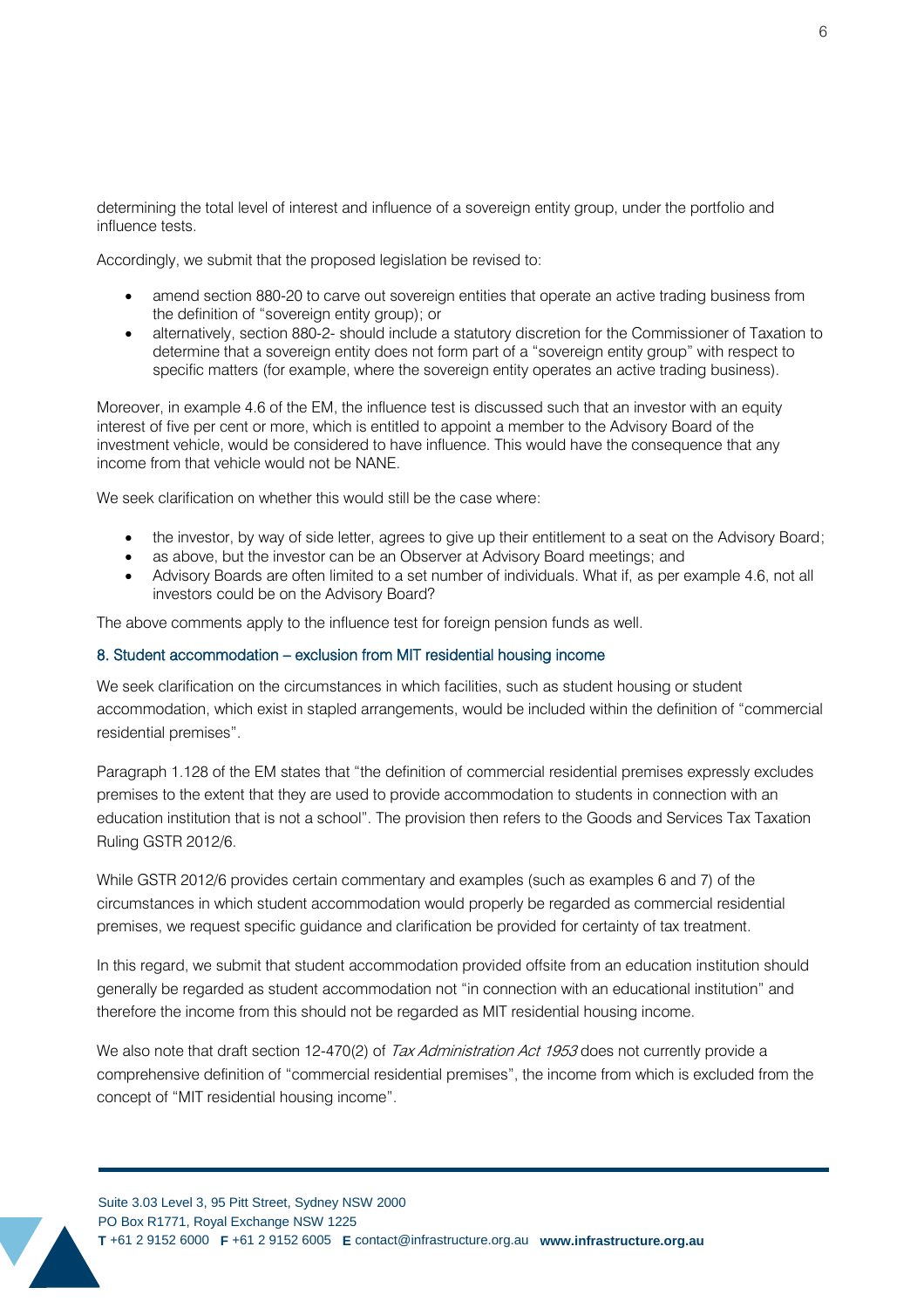Paragraphs 1.126 to 1.129 of the EM specifies that commercial residential premises will be defined and have the same meaning as in section 195-1 of the GST Act. This definition includes, amongst other things:

- a hotel, motel, inn, hostel or boarding house;
- premises used to provide accommodation in connection with a school; and
- anything similar to residential premises described in the preceding dot points.

Finally, we submit that offsite student housing that provides some form of common facilities (for example, common recreational areas or laundry facilities) should properly be regarded as commercial residential premises and thus excluded from the concept of MIT residential housing income. We note that some of these issues are explored in more detail in the Urbanest case, which may be a useful point of reference for these purposes.

#### 9. MIT agricultural income – proposed section 12-435 and 465 of the Taxation Administration Act 1953

We appreciate the Government's support of agriculture MITs by removing the previously proposed exclusion for agricultural land satisfying the "eligible investment business" definition, thereby now allowing to continue "flow-through" status for certain agricultural MITs.

However, the ED suggests that, after the transition period, the concessional withholding tax rate for all foreign investors in receipt of MIT agricultural income would effectively be removed. We believe this approach is too broad and captures all foreign MIT investors, including where investors have no control over the acquisition of agricultural land and have little if any influence over the MIT.

We see this approach to be in direct contrast to the well-articulated policy objectives of various recent legislative reforms including, the Investment Manager Regime (IMR, 2012-2015), Managed Investments Trusts (MITs, 2008-2018), Corporate Collective Investment Vehicles (CCIVs, 2017-2018) and the Asia Region Funds Passport (ARFP, 2017-2018).

These important tax reforms were introduced and specifically designed to attract foreign investment to Australia and to promote the use of Australian funds managers by removing or limiting tax impediments to investing in Australia.

We recommend some form of carve-out for listed (widely-held) independent Australian Funds Managers in the agricultural sector (which includes agricultural infrastructure for example transport, storage, packing and related facilities) to avoid presenting a significant disadvantage in attracting capital from both foreign and domestic investors.

#### 10. Additional comments

We note that this may be the final opportunity for stakeholders to consider and comment on this aspect of the draft legislation. We also note that a separate draft legislation, related to the integrity measures for accessing the infrastructure concession and the transitional arrangements, was released recently with a very short period for consultation and feedback.